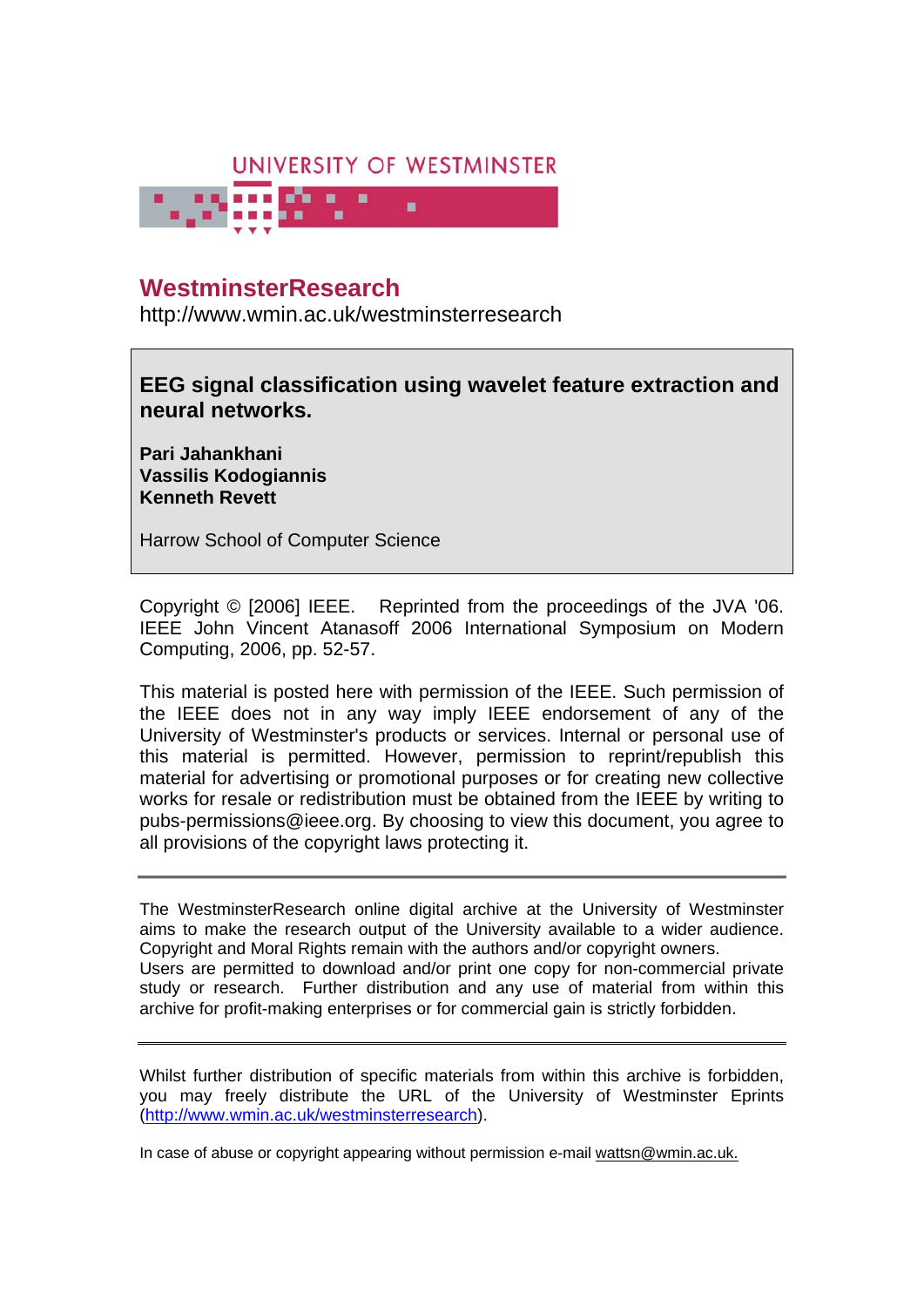# **EEG Signal Classification Using Wavelet Feature Extraction and Neural Networks**

Pari Jahankhani, Vassilis Kodogiannis and Kenneth Revett

*Abstract***Decision Support Systems have been utilised since 1960, providing physicians with fast and accurate means towards more accurate diagnoses and increased tolerance when handling missing or incomplete data. This paper describes the application of neural network models for classification of electroencephalogram (EEG) signals. Decision making was performed in two stages: initially, a feature extraction scheme using the wavelet transform (WT) has been applied and then a learning-based algorithm classifier performed the classification. The performance of the neural model was evaluated in terms of training performance and classification accuracies and the results confirmed that the proposed scheme has potential in classifying the EEG signals.** 

*Index Terms* **Automated Diagnosis, Discrete wavelet transform (DWT), Electroencephalogram (EEG), and Neural networks,.** 

#### I. INTRODUCTION

The human brain is obviously a complex system, and exhibits rich spatiotemporal dynamics. Among the noninvasive techniques for probing human brain dynamics, electroencephalography (EEG) provides a direct measure of cortical activity with millisecond temporal resolution. Early on, EEG analysis was restricted to visual inspection of EEG records. Since there is no definite criterion evaluated by the experts, visual analysis of EEG signals is insufficient. For example, in the case of dominant alpha activity delta and theta activities are not noticed. Routine clinical diagnosis needs to analysis of EEG signals. Therefore, some automation and computer techniques have been used for this aim [1]. Since the early days of automatic EEG processing, representations based on a Fourier transform have been most commonly applied. This approach is based on earlier observations that the EEG spectrum contains some characteristic waveforms that fall primarily within four frequency bands—delta (1–4 Hz), theta (4–8 Hz), alpha (8–13 Hz), and beta (13–30 Hz). Such methods have proved beneficial for various EEG characterizations, but fast Fourier transform (FFT), suffer from large noise sensitivity. Parametric power spectrum estimation methods such as AR, reduces the spectral loss problems and gives better frequency resolution. Also AR method has an advantage over FFT that, it needs shorter duration data

records than FFT [2]. A powerful method was proposed in the late 1980s to perform time-scale analysis of signals: the wavelet transforms (WT). This method provides a unified framework for different techniques that have been developed for various applications. Since the WT is appropriate for analysis of non-stationary signals and this represents a major advantage over spectral analysis, it is well suited to locating transient events, which may occur during epileptic seizures. Wavelet's feature extraction and representation properties can be used to analyse various transient events in biological signals. Adeli et al. [3] gave an overview of the discrete wavelet transform (DWT) developed for recognising and quantifying spikes, sharp waves and spike-waves. They used wavelet transform to analyze and characterise epileptiform discharges in the form of 3-Hz spike and wave complex in patients with absence seizure. Through wavelet decomposition of the EEG records, transient features are accurately captured and localised in both time and frequency context. The capability of this mathematical microscope to analyse different scales of neural rhythms is shown to be a powerful tool for investigating small-scale oscillations of the brain signals. A better understanding of the dynamics of the human brain through EEG analysis can be obtained through further analysis of such EEG records.

Numerous other techniques from the theory of signal analysis have been used to obtain representations and extract the features of interest for classification purposes. Neural networks and statistical pattern recognition methods have been applied to EEG analysis. Neural network (NN) detection systems have been proposed by a number of researchers. Pradhan et al. [4] used the raw EEG as an input to a neural network while Weng and Khorasani [5] used the features proposed by Gotman with an adaptive structure neural network, but his results show a poor false detection rate. Petrosian et al. [6] showed that the ability of specifically designed and trained recurrent neural networks (RNN) combined with wavelet preprocessing, to predict the onset of epileptic seizures both on scalp and intracranial recordings only one-channel of electroencephalogram. In order to provide faster and efficient algorithm, Folkers et al. [7] proposed a versatile signal processing and analysis framework for bioelectrical data and in particular for neural recordings and 128- channel EEG. Within this framework the signal is decomposed into sub-bands using fast wavelet transform algorithms, executed in real-time on a current digital signal processor hardware platform. As compared to the conventional method of frequency analysis using Fourier transform or short time Fourier transform, wavelets enable analysis with a coarse to fine multi-resolution



Pari Jahankhani is with the Mechatronics Group, School of Computer Science, Univ. of Westminster, London HA1 3TP, UK (e-mail: parij@wmin.ac.uk)

Dr. Vassilis Kodogiannis is with the Centre of Systems Analysis and the Mechatronics Group, School of Computer Science, Univ. of Westminster, London HA1 3TP, UK ( e-mail: kodogiv@wmin.ac.uk)

Dr. K. Revett is with the School of Computer Science, Univ. of Westminster, London HA1 3TP, UK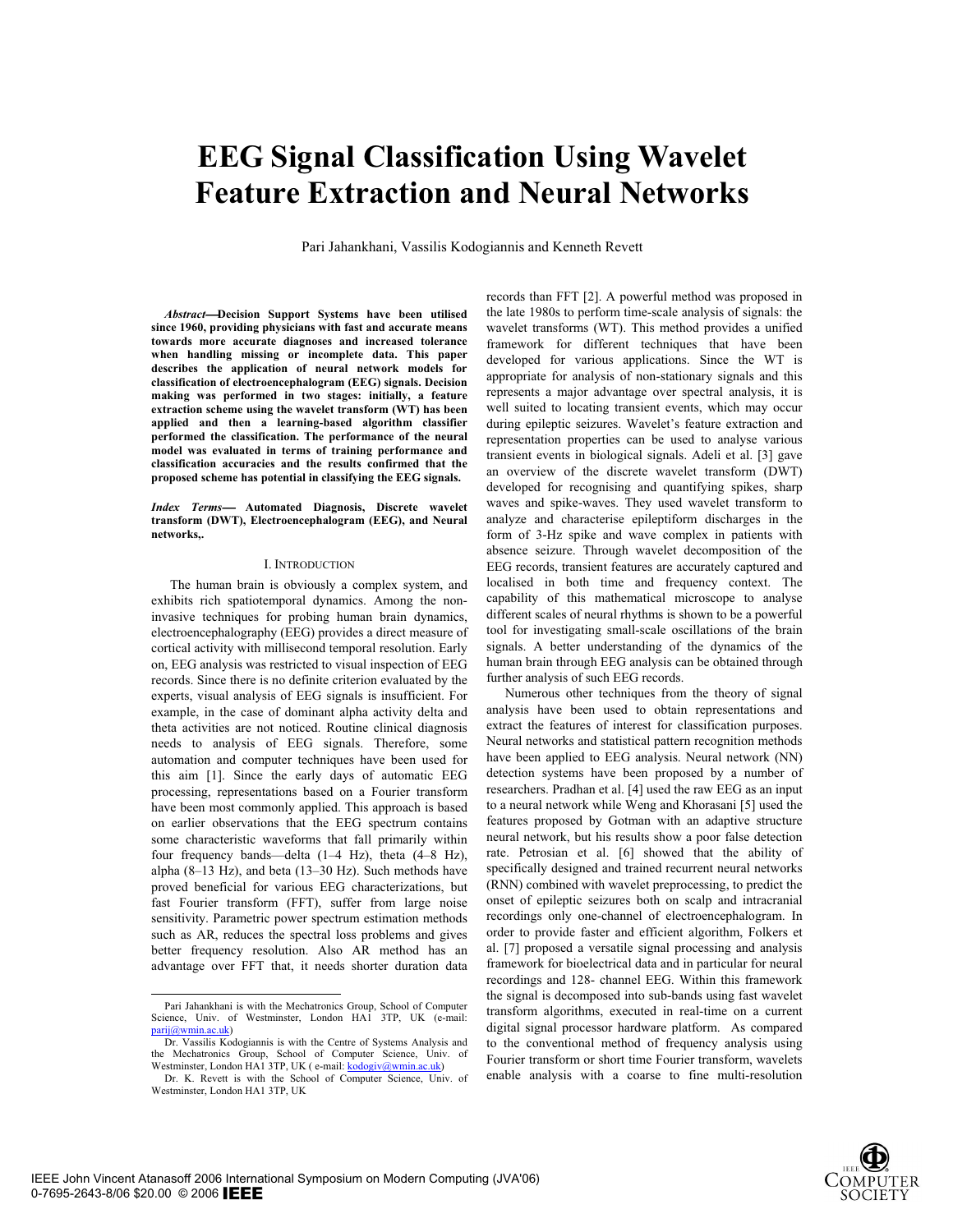perspective of the signal. In this work, DWT has been applied for the time–frequency analysis of EEG signals and NNs for the classification using wavelet coefficients. EEG signals were decomposed into frequency sub-bands using discrete wavelet transform (DWT). A neural network system was implemented to classify the EEG signal to one of the categories: epileptic or normal. The aim of this study was to develop a simple algorithm for the detection of epileptic seizure, which could also be applied to real-time.

Until now, there is no study in the literature related to the estimation of multiple-classifier accuracy in the analysis of EEG signals. In this study, a new approach based on the multiple-classifier concept will be presented for epileptic seizure detection. In the neural network techniques, both the feed-forward error back-propagation network and the Radial Basis function (RBF) network will be used. The choice of these two networks was based on the fact that the former is the most popular type of NNs and the latter is one of the most powerful networks commonly used in solving classification/discrimination problems. The accuracy of the various classifiers will be assessed and cross-compared, and advantages and limitations of each technique will be discussed.

#### II. DATA SELECTION AND RECORDING

We have used the publicly available data described in Andrzejak *et al.* [8]. The complete data set consists of five sets (denoted A–E) each containing 100 single-channel EEG segments. These segments were selected and cut out from continuous multi-channel EEG recordings after visual inspection for artefacts, e.g., due to muscle activity or eye movements. Sets A and B consisted of segments taken from surface EEG recordings that were carried out on five healthy volunteers using a standardised electrode placement scheme (Fig. 1).



Fig. 1: The 10–20 international system of electrode placement c images of normal and abnormal cases.

Volunteers were relaxed in an awake-state with eyes open (A) and eyes closed (B), respectively. Sets C, D, and E originated from EEG archive of pre-surgical diagnosis. EEGs from five patients were selected, all of whom had achieved complete seizure control after resection of one of the hippocampal formations, which was therefore correctly diagnosed to be the epileptogenic zone. Segments in set D were recorded from within the epileptogenic zone, and those in set C from the hippocampal formation of the opposite hemisphere of the brain. While sets C and D contained only activity measured during seizure free intervals, set E only contained seizure activity.



Fig. 2: Examples of five different sets of EEG signals taken from different subjects.

Here segments were selected from all recording sites exhibiting ictal activity. All EEG signals were recorded with the same 128-channel amplifier system, using an average common reference. The data were digitised at 173.61 samples per second using 12 bit resolution. Bandpass filter settings were 0.53–40 Hz (12dB/oct). In this study, we used two dataset (A and E) of the complete dataset. Typical EEGs are depicted in Fig. 2.

## III. ANALYSIS USING DWT

Wavelet transform is a spectral estimation technique in which any general function can be expressed as an infinite series of wavelets. The basic idea underlying wavelet analysis consists of expressing a signal as a linear combination of a particular set of functions (wavelet transform, WT), obtained by shifting and dilating one single function called a mother wavelet. The decomposition of the signal leads to a set of coefficients called wavelet coefficients. Therefore the signal can be reconstructed as a linear combination of the wavelet functions weighted by the wavelet coefficients. In order to obtain an exact reconstruction of the signal, adequate number of coefficients must be computed. The key feature of wavelets is the time-frequency localisation. It means that most of the energy of the wavelet is restricted to a finite time interval. Frequency localisation means that the Fourier transform is band limited. When compared to STFT, the advantage of time-frequency localisation is that wavelet analysis varies the time-frequency aspect ratio, producing good frequency localization at low frequencies (long time windows), and good time localisation at high frequencies (short time windows). This produces a segmentation, or tiling of the time-frequency plane that is appropriate for most physical signals, especially those of a transient nature. The wavelet technique applied to the EEG signal will reveal features related to the transient nature of the signal, which are not obvious by the Fourier, transform. In general, it must be said that no time-frequency regions but rather time-scale regions are defined [9],[10]. All wavelet transforms can be specified in terms of a low-pass filter g, which satisfies the standard quadrature mirror filter condition

$$
G(z)G(z^{-1}) + G(-z)G(-z^{-1}) = 1 \tag{1}
$$

Where  $G(z)$  denotes the z-transform of the filter g. Its complementary high-pass filter can be defined as

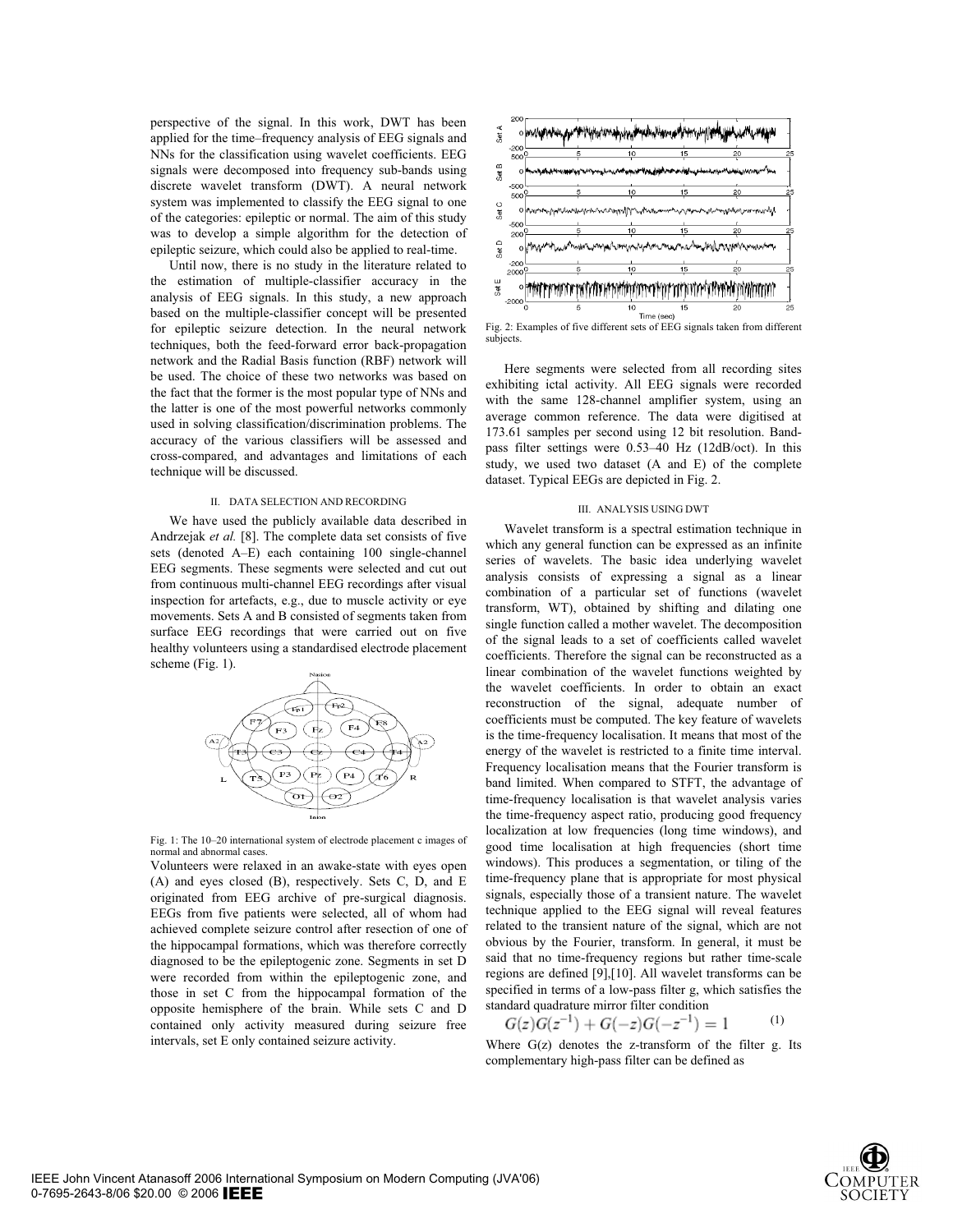$$
H(z) = zG(-z^{-1})
$$
 (2)

A sequence of filters with increasing length (indexed by i) can be obtained

$$
G_{i+1}(z) = G(z^2)G_i(z),
$$
  
\n
$$
H_{i+1}(z) = H(z^{2^i})G_i(z), \quad i = 0, ..., I-1,
$$
 (3)

with the initial condition  $G_0(z) = 1$ . It is expressed as a twoscale relation in time domain

$$
g_{i+1}(k) = [g]_{\uparrow 2^i} g_i(k), h_{i+1}(k) = [h]_{\uparrow 2^i} g_i(k) \quad (4)
$$

where the subscript  $[.]_{\uparrow_m}$  indicates the up-sampling by a factor of m and k is the equally sampled discrete time.

One area in which the DWT has been particularly successful is the epileptic seizure detection because it captures transient features and localises them in both time and frequency content accurately. DWT analyses the signal at different frequency bands, with different resolutions by decomposing the signal into a coarse approximation and detail information. DWT employs two sets of functions called scaling functions and wavelet functions, which are related to low-pass and high-pass filters, respectively. The decomposition of the signal into the different frequency bands is merely obtained by consecutive high-pass and low-pass filtering of the time domain signal. The procedure of multi-resolution decomposition of a signal x[n] is schematically shown in Fig. 3. Each stage of this scheme consists of two digital filters and two down-samplers by 2. The first filter, h[.] is the discrete mother wavelet, highpass in nature, and the second, g[.] is its mirror version, low-pass in nature. The down-sampled outputs of first high-pass and low-pass filters provide the detail, D1 and the approximation, A1, respectively. The first approximation, A1 is further decomposed and this process is continued as shown in Fig. 3.



Fig. 3: Sub-band decomposition of DWT implementation; h[n] is the highpass filter, g[n] the low-pass filter.

Selection of suitable wavelet and the number of decomposition levels is very important in analysis of signals using the DWT. The number of decomposition levels is chosen based on the dominant frequency components of the signal. The levels are chosen such that those parts of the signal that correlates well with the frequencies necessary for classification of the signal are retained in the wavelet coefficients. In the present study, since the EEG signals do not have any useful frequency components above 30 Hz, the number of decomposition levels was chosen to be 4. Thus, the EEG signals were decomposed into details D1–D4 and one final approximation, A4. Usually, tests are performed with

different types of wavelets and the one, which gives maximum efficiency, is selected for the particular application. The smoothing feature of the Daubechies wavelet of order 2 (db2) made it more appropriate to detect changes of EEG signals. Hence, the wavelet coefficients were computed using the db4 in the present study. The proposed method was applied on both data set of EEG data (Sets A and E). Fig. 4 shows approximation (A4) and details (D1–D4) of an epileptic EEG signal.



Fig. 4: Approximate and detailed coefficients of EEG signal taken from unhealthy subject (epileptic patient).

# *A. Feature Extraction*

The extracted wavelet coefficients provide a compact representation that shows the energy distribution of the EEG signal in time and frequency. Table 1 presents frequencies corresponding to different levels of decomposition for Daubechies order-2 wavelet with a sampling frequency of 173.6 Hz. In order to further decrease the dimensionality of the extracted feature vectors, statistics over the set of the wavelet coefficients was used [10],[11]. The following statistical features were used to represent the time frequency distribution of the EEG signals:

- Maximum of the wavelet coefficients in each sub-band.
- Minimum of the wavelet coefficients in each sub-band.
- Mean of the wavelet coefficients in each subband
- Standard deviation of the wavelet coefficients in each sub-band

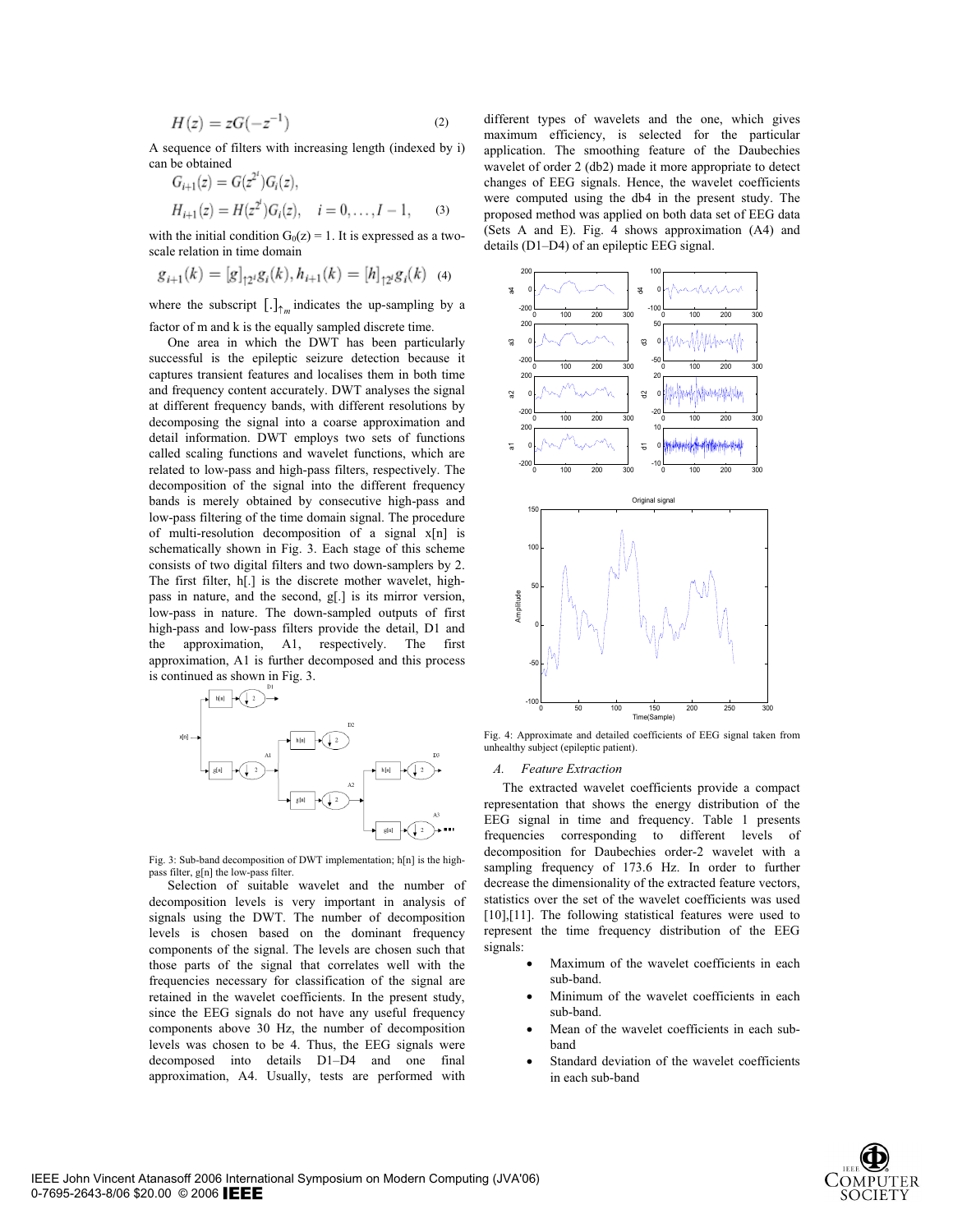Extracted features for two recorded class A and E shown in Table 2. The data was acquired using a standard 100 electrode net covering the entire surface of the calvarium (see Figure 1).

TABLE 1: FREQUENCIES CORRESPONDING TO DIFFERENT LEVELS OF DECOMPOSITION

| Decomposed signal | Frequency range (Hz) |  |  |
|-------------------|----------------------|--|--|
| D1                | $43.4 - 86.8$        |  |  |
| D <sub>2</sub>    | $21.7 - 43.4$        |  |  |
| D <sub>3</sub>    | $10.8 - 21.7$        |  |  |
| D <sub>4</sub>    | $5.4 - 10.8$         |  |  |
| D <sub>5</sub>    | $2.7 - 5.4$          |  |  |
| A5                | $0 - 2.7$            |  |  |

The total recording time was 23.6 seconds, corresponding to a total sampling of 4,096 points. To reduce the volume of data, the sample (time points) was partitioned into 16 windows of 256 times points each. From these subsamples, we performed the DWT and derived measures of dispersion statistics from these windows (each corresponding to approximately 1.5 seconds). The DWT was performed at 4 levels, and resulted in five sub-bands: d1-d4 and a4 (detail and approximation coefficients respectively). For each of these sub-bands, we extracted four measures of dispersion, yielding a total of 20 attributes per sample window. Since our classifiers use supervised learning, we must also provide the outputs, which was simply a class label (for the experiments presented in this paper, there were 2, corresponding to classes A and E).

TABLE2: THE EXTRACTED FEATURES OF TWO WINDOWS FROM A  $\&$  E CLASSES

| Data  | Extracte | Sub-band   | Sub-band       | Sub-band   | Sub-band       | Approxi-    |
|-------|----------|------------|----------------|------------|----------------|-------------|
|       | đ        | Dı         | D <sub>2</sub> | D3         | D <sub>4</sub> | mation      |
|       | features |            |                |            |                |             |
| Set A | Max.     | 28.1094    | 101.757        | 131.0846   | 124.377        | 114.138     |
|       | Min.     | $-28.4010$ | $-60.813$      | $-149.072$ | $-158.797$     | $-109.521$  |
|       | Mean     | $-0.0022$  | 0.0058         | $-0.0035$  | 0.0388         | 3.7950      |
|       | Std dev. | 5.1818     | 13.6442        | 23.3685    | 24.7933        | 35.1465     |
|       |          |            |                |            |                |             |
| Set E | Max      | 123.3921   | 278.924        | 429.6621   | 375.0564       | 582.3167    |
|       | Min      | -90.7055   | $-238.51$      | $-417.120$ | $-468.064$     | $-361.2154$ |
|       | Mean     | 0.0131     | $-0.0281$      | $-0.0359$  | $-0.0071$      | $-5.5526$   |
|       | Std dev. | 11.8488    | 35.9941        | 73.7659    | 78.1432        | 180.4493    |

#### IV. INTELLIGENT CLASSIFIERS

Recently, the concept of combining multiple classifiers has been actively exploited for developing highly reliable "diagnostic" systems [11]. One of the key issues of this approach is how to combine the results of the various systems to give the best estimate of the optimal result. A straightforward approach is to decompose the problem into manageable ones for several different sub-systems and combine them via a gating network. The presumption is that each classifier/sub-system is "an expert" in some local area of the feature space. The sub-systems are local in the sense that the weights in one "expert" are decoupled from the weights in other sub-networks. In this study, 16 subsystems have been developed, and each of them was associated with the each of the windows across each electrode (16/electrode). Each subsystem was modelled with an appropriate intelligent learning scheme. In our case, two alternative schemes have been proposed: the classic MLP network and the RBF network using the

orthogonal least squares learning algorithm. Such schemes provide a degree of certainty for each classification based on the statistics for each plane. The outputs of each of these networks must then be combined to produce a total output for the system.

## *A. MLP and RBF networks*

The Multilayer Perceptron Network (MLP), which has the ability to learn and generalise, smaller training set requirements, fast operation, ease of implementation and therefore most commonly used neural network architectures, have been adapted for describing the alertness level of arbitrary subject. We have used in this case, the classic gradient descent-learning scheme for the training of this particular network.

The second classification scheme utilised here is a Radial Basis Function Network (RBF) scheme. RBF networks train rapidly, usually orders of magnitude faster than MLP, while exhibiting none of its training pathologies such as paralysis or local minima problems. Such a system consists of three layers (input, hidden, output). The activation of a hidden neuron is determined in two steps: The first is computing the distance (usually by using the Euclidean norm) between the input vector and a centre  $c_i$ that represents the i<sup>th</sup> hidden neuron. Second, a function h that is usually bell-shaped is applied, using the obtained distance to get the final activation of the hidden neuron. In this case the Gaussian function  $G(x)$ 

$$
G(x) = \exp(-\frac{x^2}{\sigma^2})
$$
 (5)

was used. The parameter  $\sigma$  is called unit width and is determined using the heuristic rule "global first nearestneighbour". The activation of a neuron in the output layer is determined by a linear combination of the fixed nonlinear basis functions, i.e.

$$
F^*(x) = \sum_{i=1}^{M} w_i \phi_i(x)
$$
 (6)

where  $\phi_i(x) = G(||x - c_i||)$  and w<sub>i</sub> are the adjustable weights that link the output nodes with the appropriate hidden neurons. The orthogonal least squares (OLS) method has been employed as a forward selection procedure that constructs RBF networks in a rational way. The algorithm chooses appropriate RBF centres one by one from training data points until a satisfactory network is obtained.

#### V. RESULTS

The proposed diagnostic system consists of a preprocessing /feature selection and one classifier subsystem. Duabechies Wavelets order-2 with 4 levels have been used for pre-processing in order to achieve the same dimensionality reduction of wavelet coefficients. In this work, the 100 time series of 4096 samples for each class windowed by a rectangular window composed of 256 discrete data and then training and test sets were formed by 3200 vectors (1600 vectors from each class) of 20 dimensions (dimension of the extracted feature vectors).

The proposed multi-classifier scheme consists of 16 sub-systems/classifiers. For each one of these sub-systems, an MLP or RBF network structure has been utilized. The